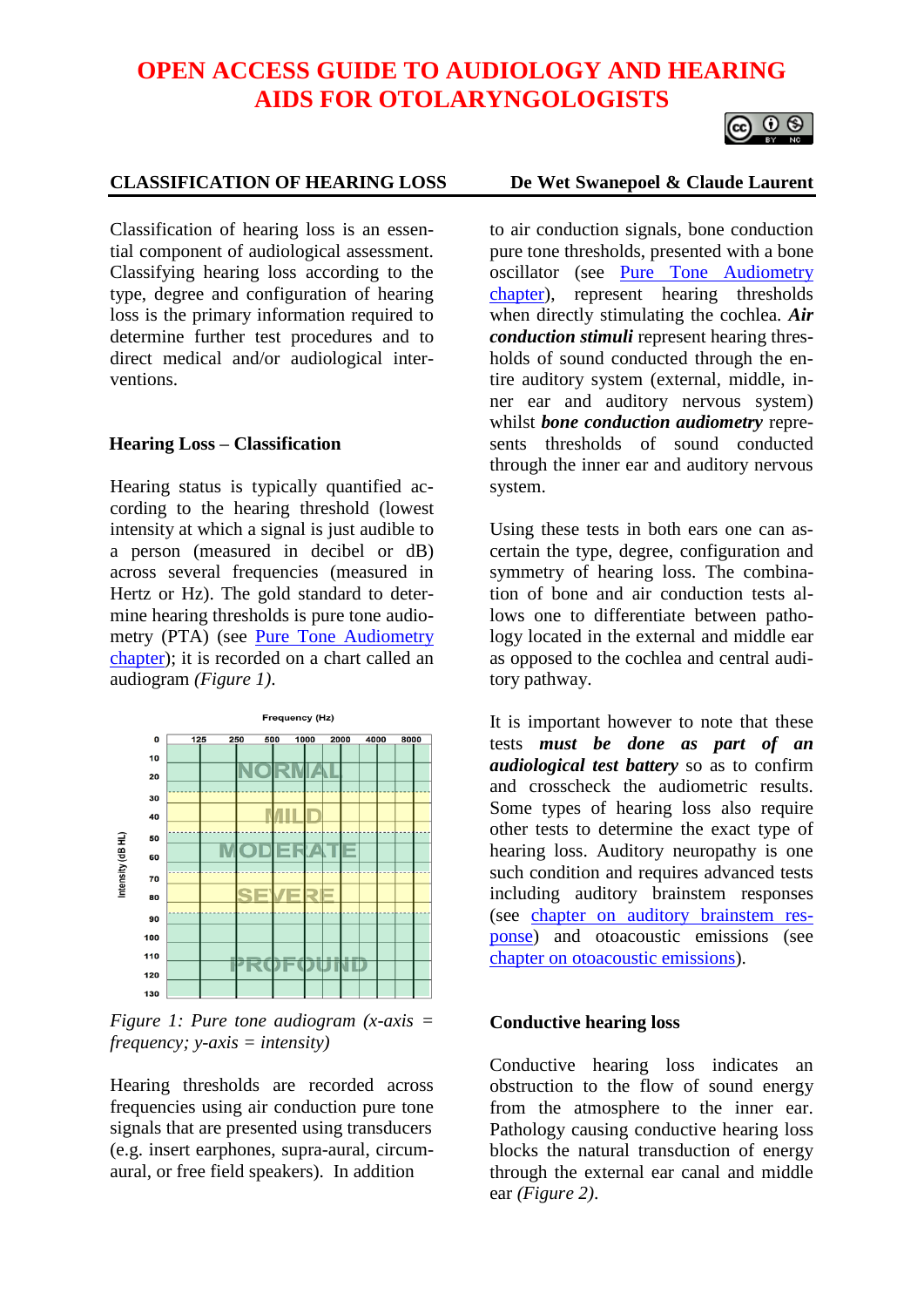

*Figure 2: Hearing loss related to the structure of the ear* 

Flow of sound energy may be blocked in the outer ear canal e.g. by wax impaction; flow may be blocked in the middle ear in the cases of otitis media with effusion or any other condition which changes the sound conduction properties of the middle ear structures (*Table 1*). Many types of conductive hearing loss are reversible e.g. with removal of wax plugs or drainage of middle ear effusions. Audiograms show normal bone conduction but abnormal air conduction thresholds (*Figure 3)*.

| <b>Conductive hearing loss</b>   |
|----------------------------------|
| Wax impaction in ear canal       |
| Atresia of ear canal             |
| Perforation of tympanic membrane |
| <i><b>Otosclerosis</b></i>       |
| Dislocation of ossicular chain   |
| Cholesteatoma                    |
| Otitis media with effusion       |
|                                  |

**Sensorineural hearing loss** Genetic hearing loss (syndromic & nonsyndromic) Congenital infections (e.g. Rubella, CMV) Acquired infections (measles, mumps, toxoplasmosis, meningitis, syphilis) Ototoxicity (aminoglycosides, loop diuretics, cytotoxic drugs, antimalarials) Noise induced hearing loss Presbyacusis

*Table 1: Examples of causes of conductive and sensorineural hearing loss*



*Figure 3: Audiogram of a patient with conductive hearing loss* 

#### **Sensorineural hearing loss**

This is a broad term used to describe reduction of auditory threshold sensitivity. The pathology may be located in the *cochlea* and/or in the auditory nerve and central nervous system auditory structures *(retrocochlear)* (*Table 1, Figure 2)*. The causes of sensorineural hearing loss are varied *(Table 1)*.

Historically it was difficult to clearly differentiate between sites-of-lesion in the sensory and neural systems because they are so closely linked. There are also deteriorating effects secondary to the primary lesion e.g. noise induced damage to the cochlea may also cause secondary atrophy of the central auditory pathway. Audiological advances such as otoacoustic emissions (see [chapter on otoacoustic](https://vula.uct.ac.za/access/content/group/27b5cb1b-1b65-4280-9437-a9898ddd4c40/Otoacoustic%20emissions%20_OAEs_.pdf)  [emissions\)](https://vula.uct.ac.za/access/content/group/27b5cb1b-1b65-4280-9437-a9898ddd4c40/Otoacoustic%20emissions%20_OAEs_.pdf) and auditory brainstem evoked responses (see [chapter on auditory brain](https://vula.uct.ac.za/access/content/group/27b5cb1b-1b65-4280-9437-a9898ddd4c40/Auditory%20Brainstem%20Response%20_ABR_%20in%20Clinical%20Practice.pdf)[stem response\)](https://vula.uct.ac.za/access/content/group/27b5cb1b-1b65-4280-9437-a9898ddd4c40/Auditory%20Brainstem%20Response%20_ABR_%20in%20Clinical%20Practice.pdf) have however increased our diagnostic specificity of the primary site-of-lesion.

Audiograms of sensorineural hearing loss show hearing loss that equally affects air and bone conduction *(Figure 4)*.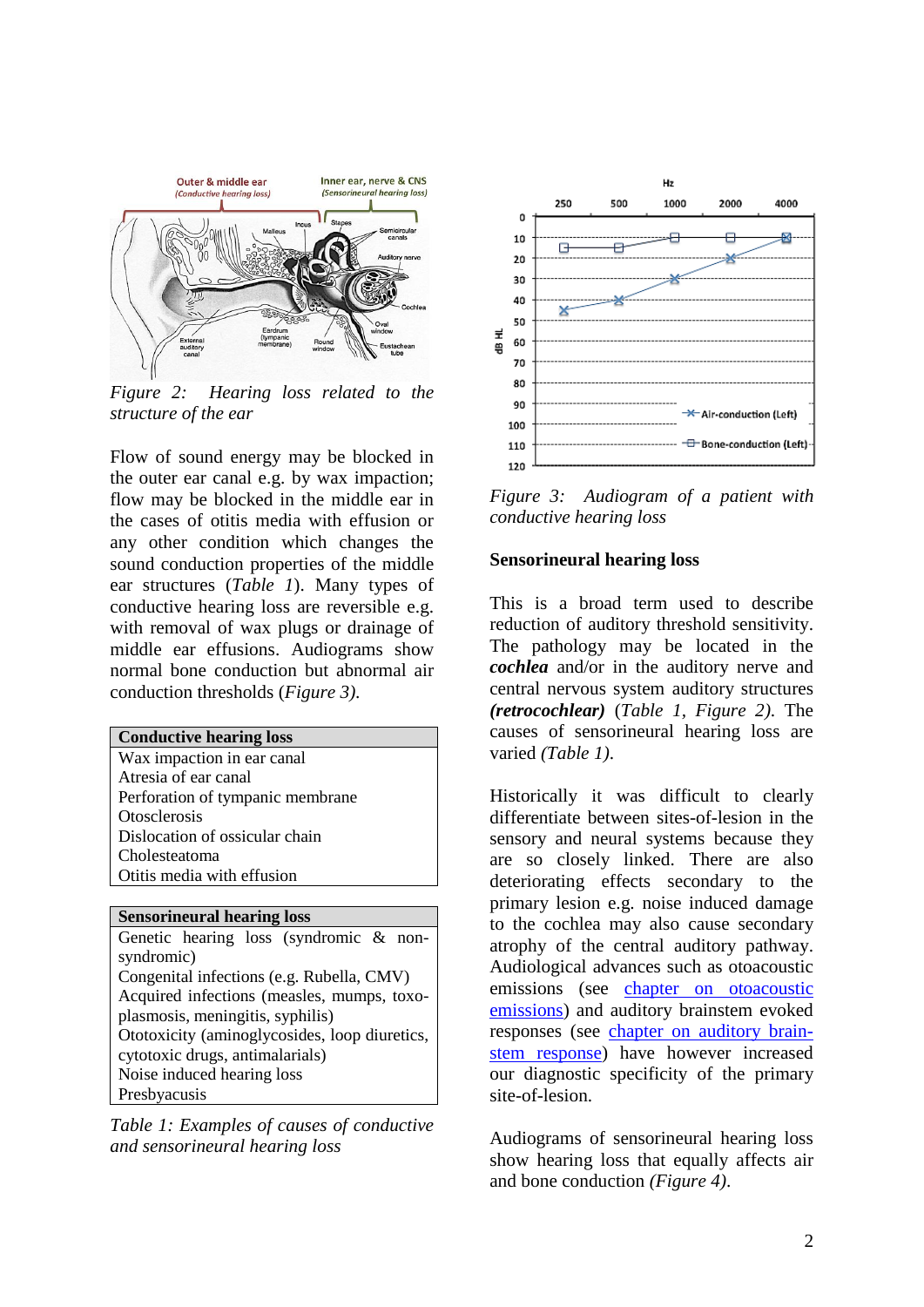

*Figure 4: Example of audiogram of a patient with sensorineural hearing loss*

#### **Mixed hearing loss**

Mixed hearing loss refers to the combined presence of both conductive and sensorineural hearing loss *(Figure 5)*.



*Figure 5: Example of audiogram of a patient with mixed hearing loss*

Mixed hearing loss may occur when a sensorineural hearing loss is compounded by conductive hearing loss e.g. due to otitis media with effusion. Mixed hearing loss may also be related to developmental abnormalities affecting both the middle ear and cochlea.

#### **Auditory Neuropathy**

Auditory neuropathy is a type of hearing loss which technically can be considered a subgroup of sensorineural hearing loss, but has a very characteristic presentation with a specific subset of symptoms and diagnostic test results. The clinical presentation is varied and consequently has been referred to as *auditory neuropathy spectrum disorder (ANSD)*. These patients have significant sensorineural hearing loss despite evidence of normal outer hair cell function, and the neural response is absent or abnormal as measured by the auditory brainstem response.

They may present with any degree and configuration of hearing thresholds despite absent or very abnormal auditory nerve functioning as measured by the auditory brainstem response. Furthermore, speech perception is disproportionately poor with respect to the hearing loss.

The signature diagnostic finding is the presence of normal or near-normal outer hair cell functioning as measured by the cochlear microphonic response; this can be visualised on the auditory brainstem response. Otoacoustic emissions are also generally present despite significant loss of hearing sensitivity.

#### **Degree and configuration of hearing loss**

The *degree of hearing loss* is quantified for each ear as an indication of severity of hearing loss. The PTA for air conduction thresholds at 500, 1000 and 2000 Hz is traditionally used to classify the degree of hearing loss in each ear. *Table 2* illustrates a commonly used classification of the degree of hearing loss based on PTA. Normal adult hearing thresholds are generally considered to be  $\leq$ 25dB.